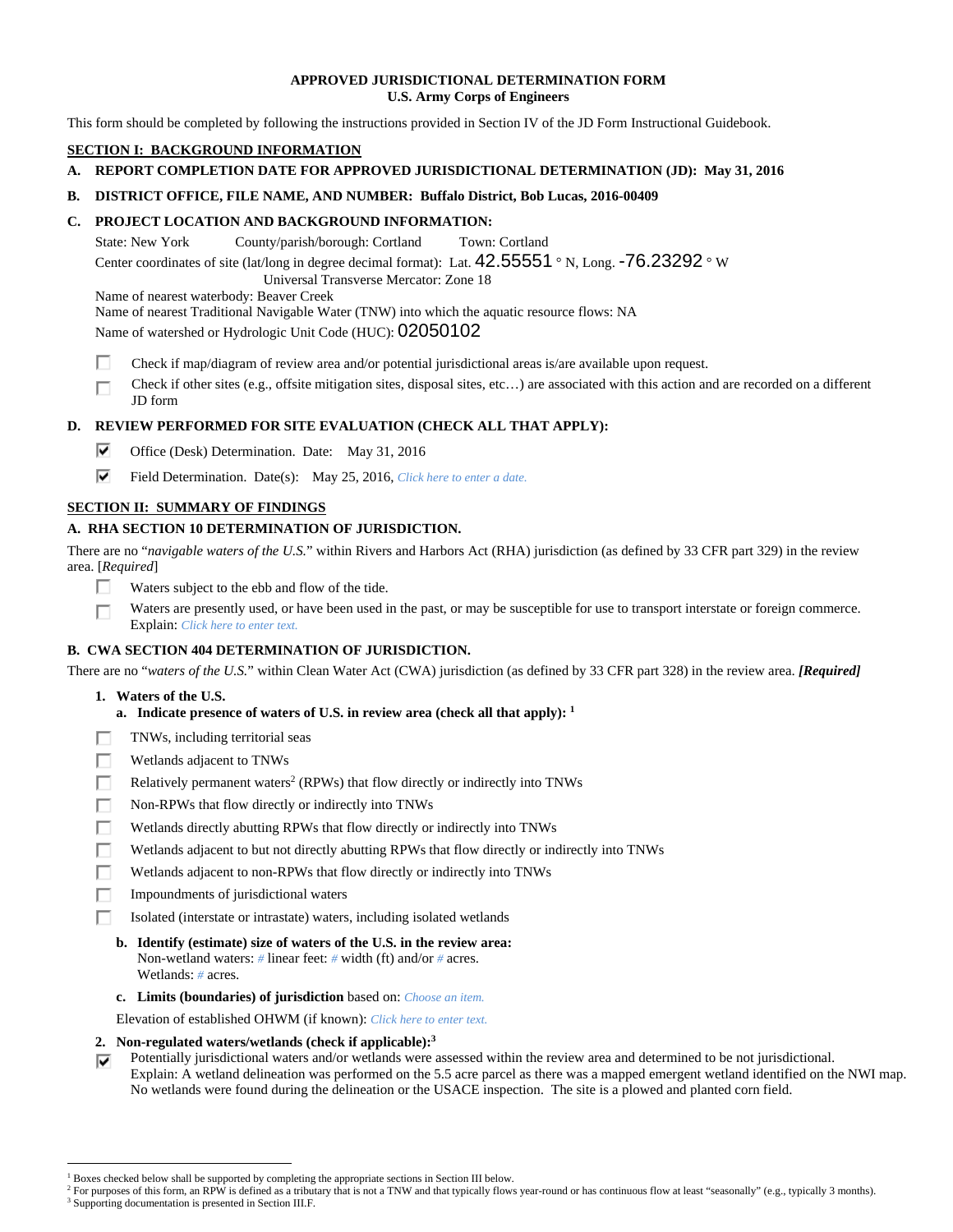## **SECTION III: CWA ANALYSIS**

#### **A. TNWs AND WETLANDS ADJACENT TO TNWs**

**The agencies will assert jurisdiction over TNWs and wetlands adjacent to TNWs. If the aquatic resource is a TNW, complete Section III.A.1 and Section III.D.1. only; if the aquatic resource is a wetland adjacent to a TNW, complete Sections III.A.1 and 2 and Section III.D.1.; otherwise, see Section III.B below**.

- **1. TNW**  Identify TNW: *Click here to enter text.* Summarize rationale supporting determination: *Click here to enter text.*
- **2. Wetland adjacent to TNW**

Summarize rationale supporting conclusion that wetland is "adjacent": *Click here to enter text.*

## **B. CHARACTERISTICS OF TRIBUTARY (THAT IS NOT A TNW) AND ITS ADJACENT WETLANDS (IF ANY):**

**This section summarizes information regarding characteristics of the tributary and its adjacent wetlands, if any, and it helps determine whether or not the standards for jurisdiction established under Rapanos have been met.** 

**The agencies will assert jurisdiction over non-navigable tributaries of TNWs where the tributaries are "relatively permanent**  waters" (RPWs), i.e. tributaries that typically flow year-round or have continuous flow at least seasonally (e.g., typically 3 months). **A wetland that directly abuts an RPW is also jurisdictional. If the aquatic resource is not a TNW, but has year-round (perennial) flow, skip to Section III.D.2. If the aquatic resource is a wetland directly abutting a tributary with perennial flow, skip to Section III.D.4.** 

**A wetland that is adjacent to but that does not directly abut an RPW requires a significant nexus evaluation. Corps districts and EPA regions will include in the record any available information that documents the existence of a significant nexus between a relatively permanent tributary that is not perennial (and its adjacent wetlands if any) and a traditional navigable water, even though a significant nexus finding is not required as a matter of law.** 

If the waterbody<sup>4</sup> is not an RPW, or a wetland directly abutting an RPW, a JD will require additional data to determine if the **waterbody has a significant nexus with a TNW. If the tributary has adjacent wetlands, the significant nexus evaluation must consider the tributary in combination with all of its adjacent wetlands. This significant nexus evaluation that combines, for analytical purposes, the tributary and all of its adjacent wetlands is used whether the review area identified in the JD request is the tributary, or its adjacent wetlands, or both. If the JD covers a tributary with adjacent wetlands, complete Section III.B.1 for the tributary, Section III.B.2 for any onsite wetlands, and Section III.B.3 for all wetlands adjacent to that tributary, both onsite and offsite. The determination whether a significant nexus exists is determined in Section III.C below.** 

- **1. Characteristics of non-TNWs that flow directly or indirectly into TNW** 
	- **(i) General Area Conditions:**

 Watershed size: *# Choose an item.* Drainage area: *# Choose an item.*

 Average annual rainfall: *#* inches Average annual snowfall: *#* inches

- **(ii) Physical Characteristics:** 
	- (a) Relationship with TNW:
		- Tributary flows directly into TNW.
		- П. Tributary flows through *Choose an item.* tributaries before entering TNW.

 Project waters are *Choose an item.* river miles from TNW. Project waters are *Choose an item.* river miles from RPW. Project waters are *Choose an item.* aerial (straight) miles from TNW. Project waters are *Choose an item.* aerial (straight) miles from RPW. Project waters cross or serve as state boundaries. Explain: *Click here to enter text.*

Identify flow route to TNW5: *Click here to enter text.* Tributary stream order, if known: *Click here to enter text.*

- (b) General Tributary Characteristics (check all that apply):
	- **Tributary** is:  $\Box$  Natural
		- п Artificial (man-made). Explain: *Click here to enter text.*
		- п Manipulated (man-altered). Explain: *Click here to enter text.*

**Tributary** properties with respect to top of bank (estimate):

 Average width: *#* feet Average depth: *#* feet

П.

Average side slopes: *Choose an item.*

Primary tributary substrate composition (check all that apply):

Silts Sands Sands Concrete

 $\overline{a}$ <sup>4</sup> Note that the Instructional Guidebook contains additional information regarding swales, ditches, washes, and erosional features generally and in the arid West.  $^5$  Flow route can be described by identifying, e.g., tributary a, which flows through the review area, to flow into tributary b, which then flows into TNW.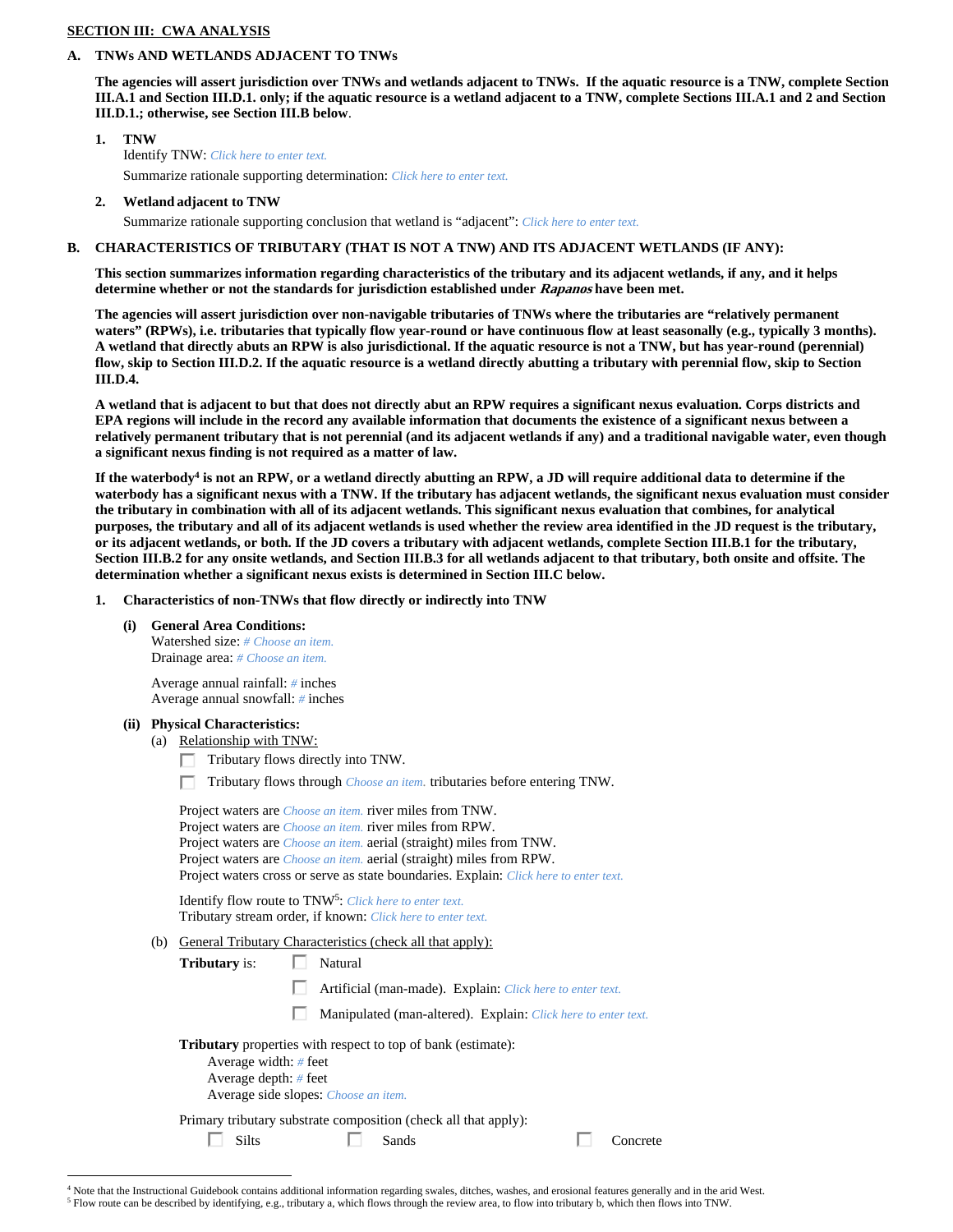|                                 | Cobbles                                                                                                                                                                                                                                                                                                                                                                                                                                                                                                                                                                                                     | Gravel                                                                                             |                                                                                                                                                                                        | Muck                                                                                                                                                                                                                                                                                                                   |  |
|---------------------------------|-------------------------------------------------------------------------------------------------------------------------------------------------------------------------------------------------------------------------------------------------------------------------------------------------------------------------------------------------------------------------------------------------------------------------------------------------------------------------------------------------------------------------------------------------------------------------------------------------------------|----------------------------------------------------------------------------------------------------|----------------------------------------------------------------------------------------------------------------------------------------------------------------------------------------|------------------------------------------------------------------------------------------------------------------------------------------------------------------------------------------------------------------------------------------------------------------------------------------------------------------------|--|
|                                 | Bedrock                                                                                                                                                                                                                                                                                                                                                                                                                                                                                                                                                                                                     | Vegetation. Type/% cover: Click here to enter text.                                                |                                                                                                                                                                                        |                                                                                                                                                                                                                                                                                                                        |  |
|                                 | Other. Explain: Click here to enter text.                                                                                                                                                                                                                                                                                                                                                                                                                                                                                                                                                                   |                                                                                                    |                                                                                                                                                                                        |                                                                                                                                                                                                                                                                                                                        |  |
|                                 | Tributary condition/stability [e.g., highly eroding, sloughing banks]. Explain: Click here to enter text.<br>Presence of run/riffle/pool complexes. Explain: Click here to enter text.<br>Tributary geometry: Choose an item.<br>Tributary gradient (approximate average slope): #%                                                                                                                                                                                                                                                                                                                         |                                                                                                    |                                                                                                                                                                                        |                                                                                                                                                                                                                                                                                                                        |  |
| Flow:<br>(c)                    | Tributary provides for: Choose an item.<br>Estimate average number of flow events in review area/year: Choose an item.<br><b>Describe flow regime:</b> Click here to enter text.<br>Other information on duration and volume: Click here to enter text.                                                                                                                                                                                                                                                                                                                                                     |                                                                                                    |                                                                                                                                                                                        |                                                                                                                                                                                                                                                                                                                        |  |
|                                 | Surface flow is: Choose an item. Characteristics: Click here to enter text.                                                                                                                                                                                                                                                                                                                                                                                                                                                                                                                                 |                                                                                                    |                                                                                                                                                                                        |                                                                                                                                                                                                                                                                                                                        |  |
|                                 | Subsurface flow: Choose an item. Explain findings: Click here to enter text.<br>$\Box$ Dye (or other) test performed: <i>Click here to enter text.</i>                                                                                                                                                                                                                                                                                                                                                                                                                                                      |                                                                                                    |                                                                                                                                                                                        |                                                                                                                                                                                                                                                                                                                        |  |
|                                 | Tributary has (check all that apply):<br>$\Box$ Bed and banks<br>OHWM <sup>6</sup> (check all indicators that apply):<br>changes in the character of soil<br>shelving<br>leaf litter disturbed or washed away<br>sediment deposition<br>water staining<br>other (list): Click here to enter text.<br>Discontinuous OHWM. <sup>7</sup> Explain: Click here to enter text.<br>$\Box$ High Tide Line indicated by:<br>oil or scum line along shore objects<br>fine shell or debris deposits (foreshore)<br>$\Box$ physical markings/characteristics<br>tidal gauges<br>other (list): Click here to enter text. | clear, natural line impressed on the bank $\Box$<br>vegetation matted down, bent, or absent $\Box$ | the presence of litter and debris<br>the presence of wrack line<br>sediment sorting<br>scour<br>Mean High Water Mark indicated by:<br>survey to available datum;<br>physical markings; | destruction of terrestrial vegetation<br>multiple observed or predicted flow events<br>abrupt change in plant community Click here to enter text.<br>If factors other than the OHWM were used to determine lateral extent of CWA jurisdiction (check all that apply):<br>vegetation lines/changes in vegetation types. |  |
| (iii) Chemical Characteristics: | Explain: Click here to enter text.<br>Identify specific pollutants, if known: Click here to enter text.                                                                                                                                                                                                                                                                                                                                                                                                                                                                                                     |                                                                                                    |                                                                                                                                                                                        | Characterize tributary (e.g., water color is clear, discolored, oily film; water quality; general watershed characteristics, etc.).                                                                                                                                                                                    |  |
| H                               | (iv) Biological Characteristics. Channel supports (check all that apply):<br>Riparian corridor. Characteristics (type, average width): Click here to enter text.                                                                                                                                                                                                                                                                                                                                                                                                                                            |                                                                                                    |                                                                                                                                                                                        |                                                                                                                                                                                                                                                                                                                        |  |
|                                 | Wetland fringe. Characteristics: Click here to enter text.                                                                                                                                                                                                                                                                                                                                                                                                                                                                                                                                                  |                                                                                                    |                                                                                                                                                                                        |                                                                                                                                                                                                                                                                                                                        |  |
| Habitat for:                    |                                                                                                                                                                                                                                                                                                                                                                                                                                                                                                                                                                                                             |                                                                                                    |                                                                                                                                                                                        |                                                                                                                                                                                                                                                                                                                        |  |
| U                               | Federally Listed species. Explain findings: Click here to enter text.                                                                                                                                                                                                                                                                                                                                                                                                                                                                                                                                       |                                                                                                    |                                                                                                                                                                                        |                                                                                                                                                                                                                                                                                                                        |  |
|                                 | Fish/spawn areas. Explain findings: Click here to enter text.                                                                                                                                                                                                                                                                                                                                                                                                                                                                                                                                               |                                                                                                    |                                                                                                                                                                                        |                                                                                                                                                                                                                                                                                                                        |  |
|                                 | Other environmentally-sensitive species. Explain findings: Click here to enter text.                                                                                                                                                                                                                                                                                                                                                                                                                                                                                                                        |                                                                                                    |                                                                                                                                                                                        |                                                                                                                                                                                                                                                                                                                        |  |
|                                 | Aquatic/wildlife diversity. Explain findings: Click here to enter text.                                                                                                                                                                                                                                                                                                                                                                                                                                                                                                                                     |                                                                                                    |                                                                                                                                                                                        |                                                                                                                                                                                                                                                                                                                        |  |
| $\overline{2}$ .                | Characteristics of wetlands adjacent to non-TNW that flow directly or indirectly into TNW                                                                                                                                                                                                                                                                                                                                                                                                                                                                                                                   |                                                                                                    |                                                                                                                                                                                        |                                                                                                                                                                                                                                                                                                                        |  |
| (i)<br>Properties:              | <b>Physical Characteristics:</b><br>(a) General Wetland Characteristics:                                                                                                                                                                                                                                                                                                                                                                                                                                                                                                                                    |                                                                                                    |                                                                                                                                                                                        |                                                                                                                                                                                                                                                                                                                        |  |

<sup>&</sup>lt;sup>6</sup> A natural or man-made discontinuity in the OHWM does not necessarily sever jurisdiction (e.g., where the stream temporarily flows underground, or where the OHWM has been removed by development or agricultural practices). Where there is a break in the OHWM that is unrelated to the waterbody's flow regime (e.g., flow over a rock outcrop or through a culvert), the agencies will look for indicators of flow above and below the break. 7 Ibid.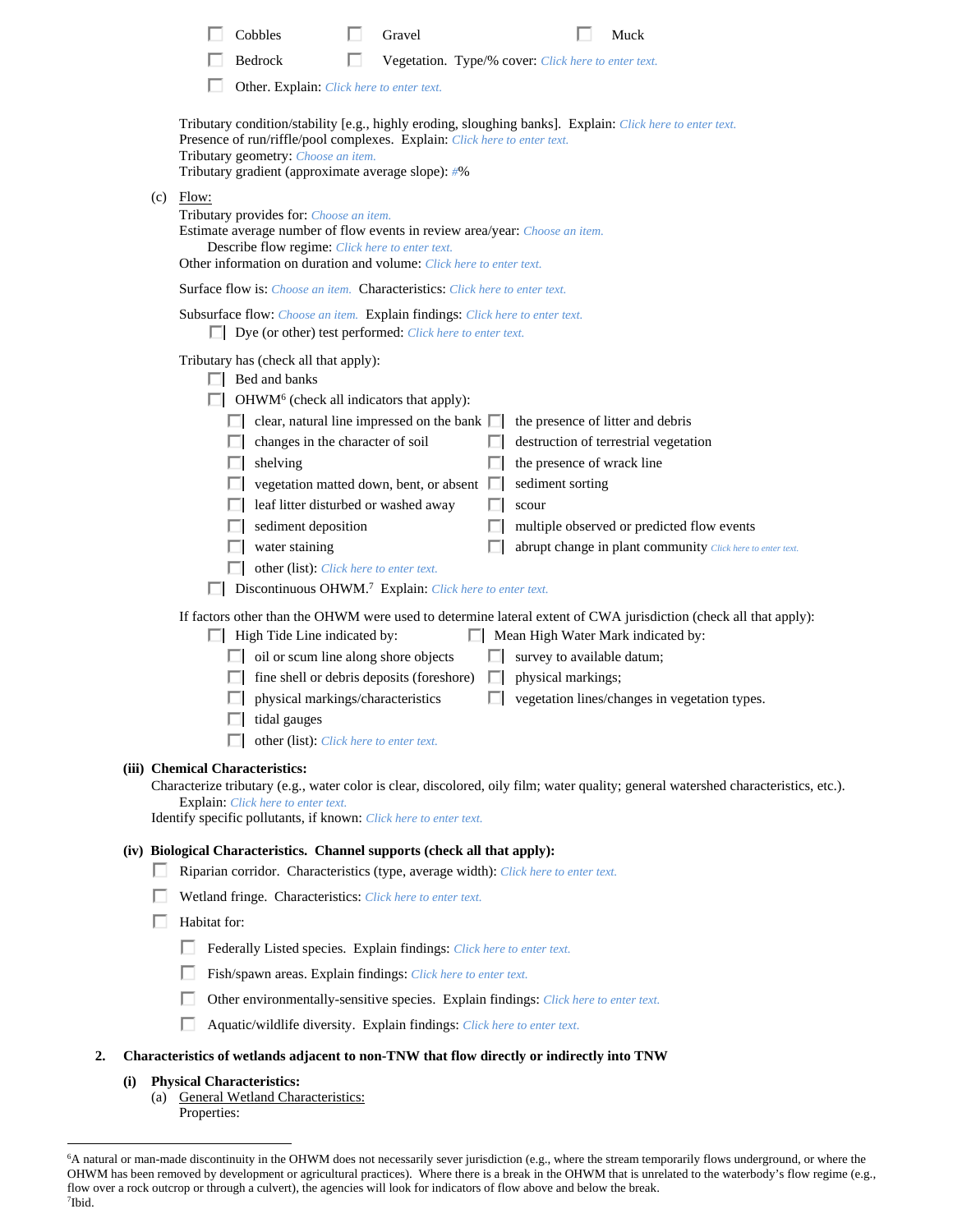Wetland size: *#* acres Wetland type. Explain: *Click here to enter text.* Wetland quality. Explain: *Click here to enter text.* Project wetlands cross or serve as state boundaries. Explain: *Click here to enter text.*

#### (b) General Flow Relationship with Non-TNW:

Flow is: *Choose an item.* Explain: *Click here to enter text.*

 Surface flow is: *Choose an item.* Characteristics: *Click here to enter text.*

 Subsurface flow: *Choose an item.* Explain findings: *Click here to enter text.* Dye (or other) test performed: *Click here to enter text.*

#### (c) Wetland Adjacency Determination with Non-TNW:

- $\Box$  Directly abutting
- $\Box$  Not directly abutting
	- Discrete wetland hydrologic connection. Explain: *Click here to enter text.*
	- Ecological connection. Explain: *Click here to enter text.*
	- Separated by berm/barrier. Explain: *Click here to enter text.*

## (d) Proximity (Relationship) to TNW

Project wetlands are *Choose an item.* river miles from TNW. Project waters are *Choose an item.* aerial (straight) miles from TNW. Flow is from: *Choose an item.* Estimate approximate location of wetland as within the *Choose an item.* floodplain.

### **(ii) Chemical Characteristics:**

Characterize wetland system (e.g., water color is clear, brown, oil film on surface; water quality; general watershed characteristics; etc.). Explain: *Click here to enter text.*

Identify specific pollutants, if known: *Click here to enter text.*

## **(iii) Biological Characteristics. Wetland supports (check all that apply):**

- Riparian buffer. Characteristics (type, average width): *Click here to enter text.*
- Vegetation type/percent cover. Explain: *Click here to enter text.*
- $\Box$  Habitat for:
	- Federally Listed species. Explain findings: *Click here to enter text*.
	- Fish/spawn areas. Explain findings: *Click here to enter text.*
	- Other environmentally-sensitive species. Explain findings: *Click here to enter text.*
	- Aquatic/wildlife diversity. Explain findings: *Click here to enter text.*

#### **3. Characteristics of all wetlands adjacent to the tributary (if any)**

 All wetland(s) being considered in the cumulative analysis: *Choose an item.* Approximately (*#*) acres in total are being considered in the cumulative analysis. For each wetland, specify the following:

| Directly abuts? $(Y/N)$ | Size (in acres) | Directly abuts? $(Y/N)$ | Size (in acres) |
|-------------------------|-----------------|-------------------------|-----------------|
| 77V                     |                 |                         |                 |
| $^{\prime\prime}$ N     |                 | Y / N                   |                 |
| $^{\prime\prime}$ N     |                 | Y / N                   |                 |
| $^{\prime\prime}$ N     |                 |                         |                 |

Summarize overall biological, chemical and physical functions being performed: *Click here to enter text.*

### **C. SIGNIFICANT NEXUS DETERMINATION**

**A significant nexus analysis will assess the flow characteristics and functions of the tributary itself and the functions performed by any wetlands adjacent to the tributary to determine if they significantly affect the chemical, physical, and biological integrity of a TNW. For each of the following situations, a significant nexus exists if the tributary, in combination with all of its adjacent wetlands, has more than a speculative or insubstantial effect on the chemical, physical and/or biological integrity of a TNW. Considerations when evaluating significant nexus include, but are not limited to the volume, duration, and frequency of the flow of water in the tributary and its proximity to a TNW, and the functions performed by the tributary and all its adjacent wetlands. It is not appropriate to determine significant nexus based solely on any specific threshold of distance (e.g. between a tributary and its adjacent wetland or between a tributary and the TNW). Similarly, the fact an adjacent wetland lies within or outside of a floodplain is not solely determinative of significant nexus.** 

#### **Draw connections between the features documented and the effects on the TNW, as identified in the** *Rapanos* **Guidance and discussed in the Instructional Guidebook. Factors to consider include, for example:**

- Does the tributary, in combination with its adjacent wetlands (if any), have the capacity to carry pollutants or flood waters to TNWs, or to reduce the amount of pollutants or flood waters reaching a TNW?
- Does the tributary, in combination with its adjacent wetlands (if any), provide habitat and lifecycle support functions for fish and other species, such as feeding, nesting, spawning, or rearing young for species that are present in the TNW?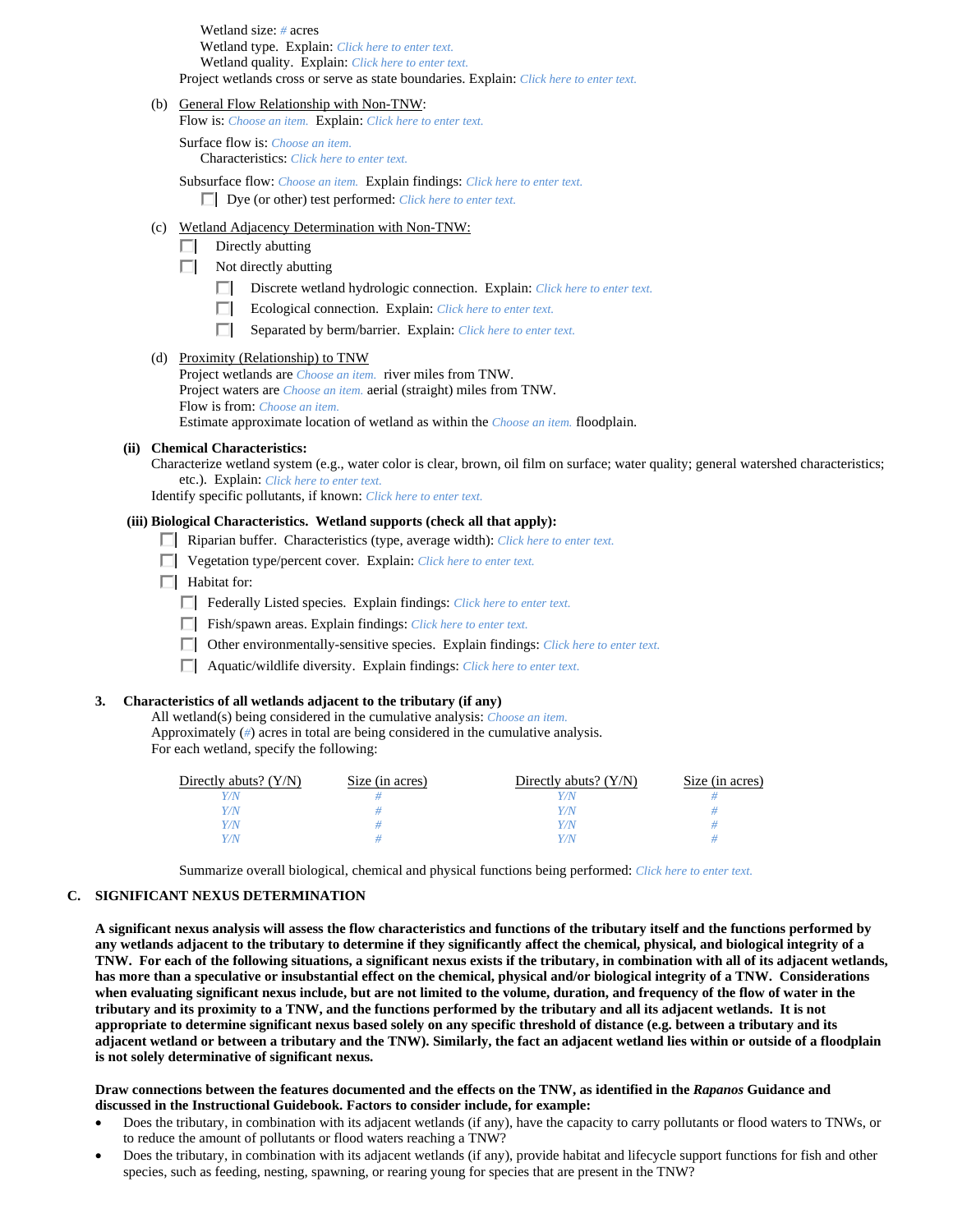- Does the tributary, in combination with its adjacent wetlands (if any), have the capacity to transfer nutrients and organic carbon that support downstream foodwebs?
- Does the tributary, in combination with its adjacent wetlands (if any), have other relationships to the physical, chemical, or biological integrity of the TNW?

#### *Note: the above list of considerations is not inclusive and other functions observed or known to occur should be documented below:*

- **1. Significant nexus findings for non-RPW that has no adjacent wetlands and flows directly or indirectly into TNWs.** Explain findings of presence or absence of significant nexus below, based on the tributary itself, then go to Section III.D: *Click here to enter text.*
- **2. Significant nexus findings for non-RPW and its adjacent wetlands, where the non-RPW flows directly or indirectly into TNWs.**  Explain findings of presence or absence of significant nexus below, based on the tributary in combination with all of its adjacent wetlands, then go to Section III.D: *Click here to enter text.*
- **3. Significant nexus findings for wetlands adjacent to an RPW but that do not directly abut the RPW.** Explain findings of presence or absence of significant nexus below, based on the tributary in combination with all of its adjacent wetlands, then go to Section III.D: *Click here to enter text.*

### **D. DETERMINATIONS OF JURISDICTIONAL FINDINGS. THE SUBJECT WATERS/WETLANDS ARE (CHECK ALL THAT APPLY):**

- **1. TNWs and Adjacent Wetlands.** Check all that apply and provide size estimates in review area:
	- TNWs: # linear feet # width (ft), Or, # acres.
	- Wetlands adjacent to TNWs: *#* acres.

### **2. RPWs that flow directly or indirectly into TNWs.**

- $\Box$  Tributaries of TNWs where tributaries typically flow year-round are jurisdictional. Provide data and rationale indicating that tributary is perennial: *Click here to enter text.*.
- Tributaries of TNW where tributaries have continuous flow "seasonally" (e.g., typically three months each year) are jurisdictional. П. Data supporting this conclusion is provided at Section III.B. Provide rationale indicating that tributary flows seasonally: *Click here to enter text.*.

Provide estimates for jurisdictional waters in the review area (check all that apply):

- **Tributary waters:** # linear feet # width (ft).
- Other non-wetland waters: *#* acres.

Identify type(s) of waters: *Click here to enter text.*

## **3. Non-RPWs8 that flow directly or indirectly into TNWs.**

 $\Box$  Waterbody that is not a TNW or an RPW, but flows directly or indirectly into a TNW, and it has a significant nexus with a TNW is jurisdictional. Data supporting this conclusion is provided at Section III.C.

Provide estimates for jurisdictional waters within the review area (check all that apply):

- Tributary waters:  $\#$  linear feet  $\#$  width (ft).
- Other non-wetland waters: *#* acres.

Identify type(s) of waters: *Click here to enter text.*

## **4. Wetlands directly abutting an RPW that flow directly or indirectly into TNWs.**

- **Netlands** directly abut RPW and thus are jurisdictional as adjacent wetlands.
	- Wetlands directly abutting an RPW where tributaries typically flow year-round. Provide data and rationale П. indicating that tributary is perennial in Section III.D.2, above. Provide rationale indicating that wetland is directly abutting an RPW: *Click here to enter text.*
	- □ Wetlands directly abutting an RPW where tributaries typically flow "seasonally." Provide data indicating that tributary is seasonal in Section III.B and rationale in Section III.D.2, above. Provide rationale indicating that wetland is directly abutting an RPW: *Click here to enter text.*

Provide acreage estimates for jurisdictional wetlands in the review area: *#* acres.

- **5. Wetlands adjacent to but not directly abutting an RPW that flow directly or indirectly into TNWs.** 
	- Wetlands that do not directly abut an RPW, but when considered in combination with the tributary to which they are П. adjacent and with similarly situated adjacent wetlands, have a significant nexus with a TNW are jurisidictional. Data supporting this conclusion is provided at Section III.C.

Provide acreage estimates for jurisdictional wetlands in the review area: *#* acres.

#### **6. Wetlands adjacent to non-RPWs that flow directly or indirectly into TNWs.**

Wetlands adjacent to such waters, and have when considered in combination with the tributary to which they are adjacent and with similarly situated adjacent wetlands, have a significant nexus with a TNW are jurisdictional. Data supporting this conclusion is provided at Section III.C.

Provide estimates for jurisdictional wetlands in the review area: *#* acres.

## **7. Impoundments of jurisdictional waters.9**

As a general rule, the impoundment of a jurisdictional tributary remains jurisdictional.

#### $\overline{a}$ 8 See Footnote # 3. <sup>9</sup> To complete the analysis refer to the key in Section III.D.6 of the Instructional Guidebook.

П. Demonstrate that impoundment was created from "waters of the U.S.," or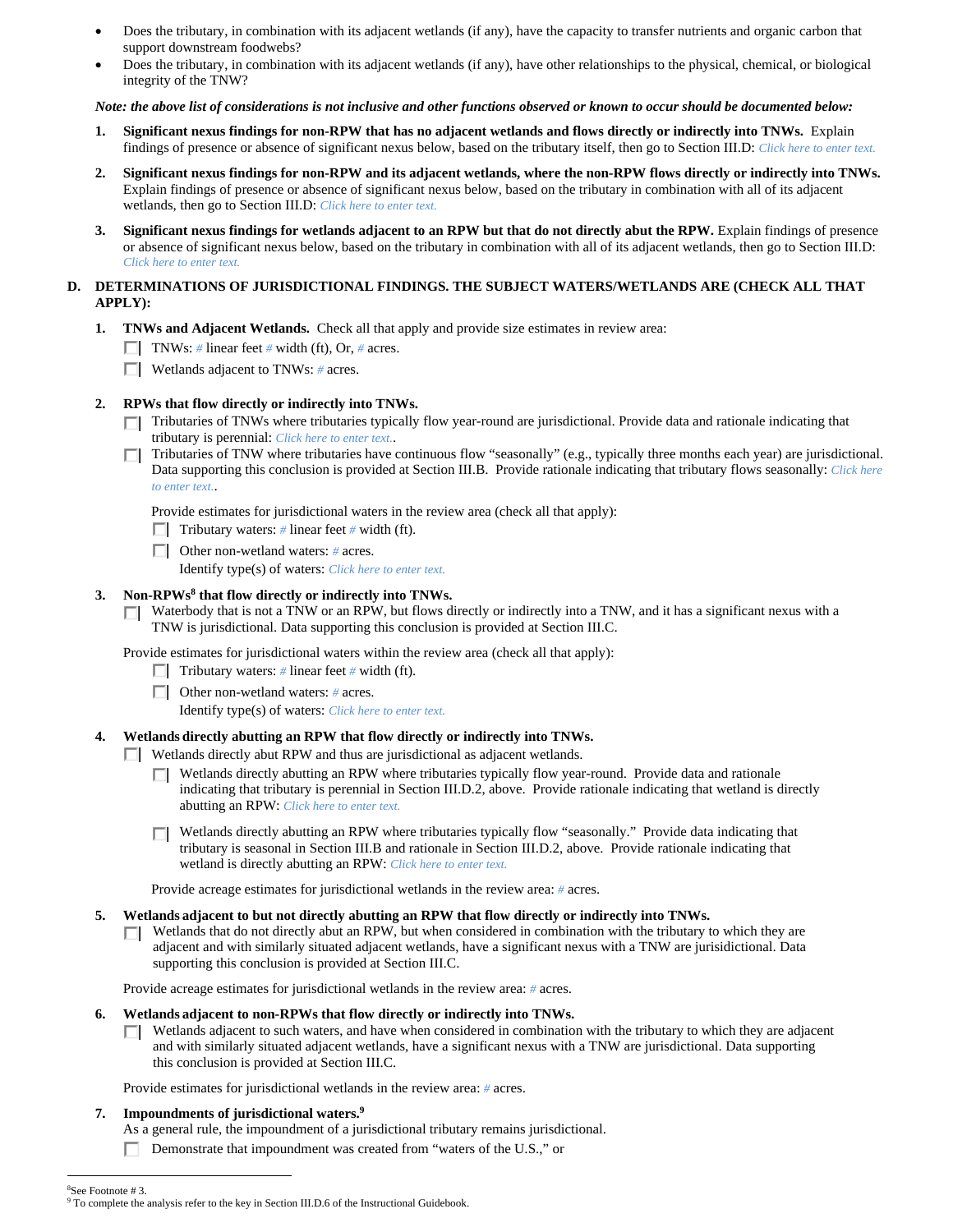| Demonstrate that water meets the criteria for one of the categories presented above (1-6), or |
|-----------------------------------------------------------------------------------------------|
|-----------------------------------------------------------------------------------------------|

п Demonstrate that water is isolated with a nexus to commerce (see E below).

#### **E. ISOLATED [INTERSTATE OR INTRA-STATE] WATERS, INCLUDING ISOLATED WETLANDS, THE USE, DEGRADATION OR DESTRUCTION OF WHICH COULD AFFECT INTERSTATE COMMERCE, INCLUDING ANY SUCH WATERS (CHECK ALL THAT APPLY):10**

- $\Box$  which are or could be used by interstate or foreign travelers for recreational or other purposes.
- $\Box$  from which fish or shellfish are or could be taken and sold in interstate or foreign commerce.
- which are or could be used for industrial purposes by industries in interstate commerce.
- Interstate isolated waters.Explain: *Click here to enter text.*
- Other factors.Explain: *Click here to enter text.*

#### **Identify water body and summarize rationale supporting determination:** *Click here to enter text.*

Provide estimates for jurisdictional waters in the review area (check all that apply):

- **Tributary waters:** # linear feet # width (ft).
- Other non-wetland waters: *#* acres.

Identify type(s) of waters: *Click here to enter text.*

Wetlands: *#* acres.

#### **F. NON-JURISDICTIONAL WATERS, INCLUDING WETLANDS (CHECK ALL THAT APPLY):**

- If potential wetlands were assessed within the review area, these areas did not meet the criteria in the 1987 Corps of Engineers Wetland Delineation Manual and/or appropriate Regional Supplements.
- П Review area included isolated waters with no substantial nexus to interstate (or foreign) commerce.

Prior to the Jan 2001 Supreme Court decision in "*SWANCC*," the review area would have been regulated based solely on the п "Migratory Bird Rule" (MBR).

п Waters do not meet the "Significant Nexus" standard, where such a finding is required for jurisdiction. Explain: *Click here to enter text.* 

П Other: (explain, if not covered above): *Click here to enter text.*

 Provide acreage estimates for non-jurisdictional waters in the review area, where the sole potential basis of jurisdiction is the MBR factors (i.e., presence of migratory birds, presence of endangered species, use of water for irrigated agriculture), using best professional judgment (check all that apply):

П. Non-wetland waters (i.e., rivers, streams): *#* linear feet *#* width (ft).

Lakes/ponds: *#* acres.

- Other non-wetland waters: *#* acres. List type of aquatic resource: *Click here to enter text.*.
- Wetlands: *#* acres.

Provide acreage estimates for non-jurisdictional waters in the review area that do not meet the "Significant Nexus" standard, where such a finding is required for jurisdiction (check all that apply):

- Non-wetland waters (i.e., rivers, streams): *#* linear feet *#* width (ft).
- Lakes/ponds: *#* acres.
- п Other non-wetland waters: *#* acres. List type of aquatic resource: *Click here to enter text.*.
- п Wetlands: *#* acres.

#### **SECTION IV: DATA SOURCES.**

- **A. SUPPORTING DATA. Data reviewed for JD (check all that apply** checked items shall be included in case file and, where checked and requested, appropriately reference sources below):
	- $\nabla$  Maps, plans, plots or plat submitted by or on behalf of the applicant/consultant: LeCain Environmental Services.
		- $\nabla$  Data sheets prepared/submitted by or on behalf of the applicant/consultant.
			- $\triangledown$  Office concurs with data sheets/delineation report.
			- □ Office does not concur with data sheets/delineation report.
		- Data sheets prepared by the Corps: *Click here to enter text.*
		- Corps navigable waters' study: *Click here to enter text.*
		- U.S. Geological Survey Hydrologic Atlas: *Click here to enter text.*
			- USGS NHD data.

 $\overline{a}$ 

- $\Box$  USGS 8 and 12 digit HUC maps.
- $\nabla$  U.S. Geological Survey map(s). Cite scale & quad name: Cortland Quad. The site is very flat, at the base of a hill. An outlet to a perennial waterbody is identified and is mapped as draining onto the site. The landowner explained that prior to his ownership,

<sup>&</sup>lt;sup>10</sup> Prior to asserting or declining CWA jurisdiction based solely on this category, Corps Districts will elevate the action to Corps and EPA HQ for review consistent with the process described in the Corps/EPA *Memorandum Regarding CWA Act Jurisdiction Following Rapanos.*